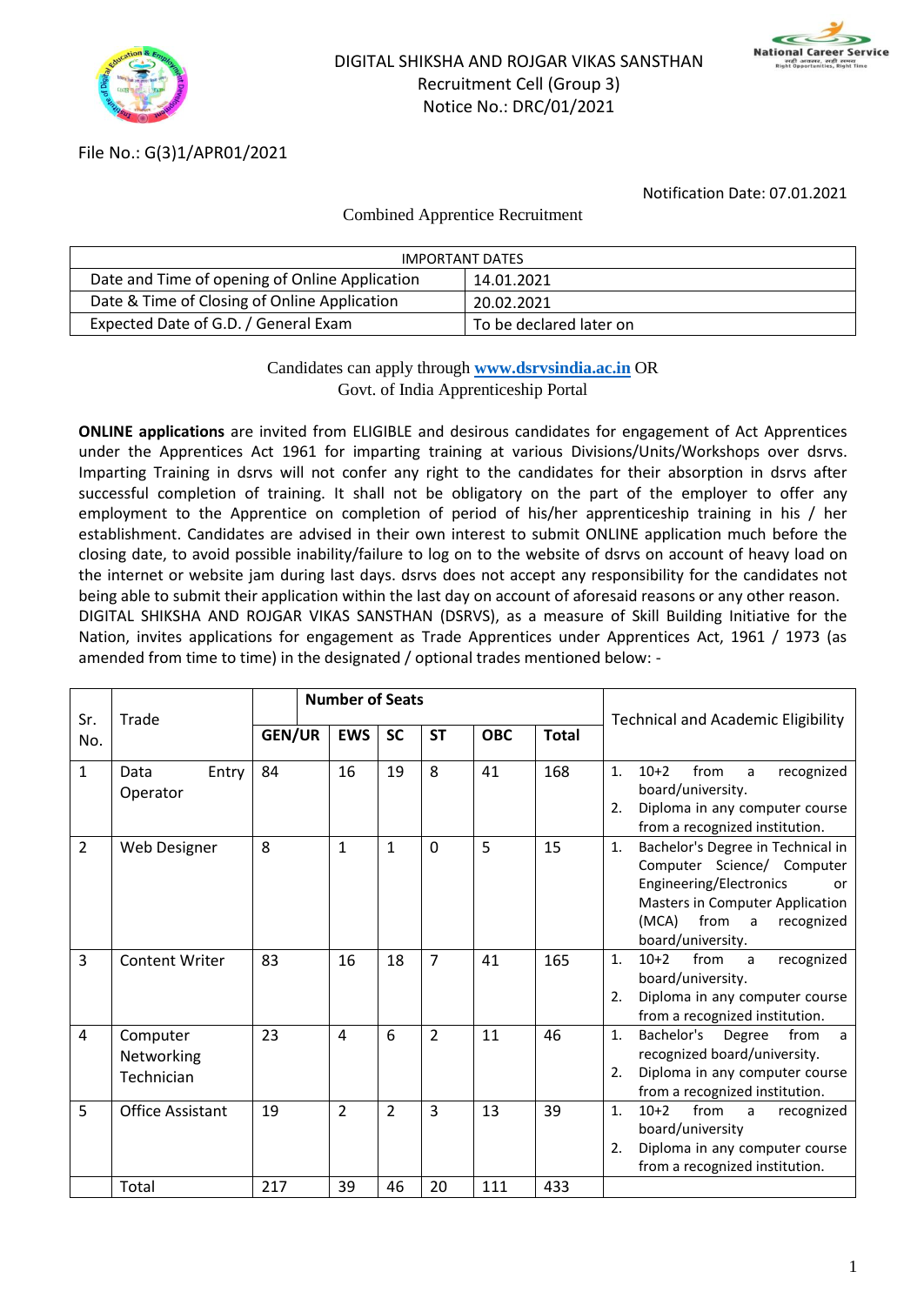**Note:-** (I) The number of training slots shown in this Notification are provisional and the same are liable to increase or decrease depending upon the actual needs of the administration at the time of finalization of selection and is inclusive of PWD slots.

(II) When the prescribed number of persons belonging either to the Scheduled Castes OR to the Schedule Tribes are not available, the training places so reserved for them may be filled by persons belonging to the Schedule Tribes OR as the case may be, to the Schedule Caste, and if the prescribed training places cannot be filled even in the above given manner, then the training places so lying unfilled may be filled by persons not belonging to the Schedule Caste OR the Schedule Tribe. Similarly the seats remaining unfilled by OBC candidates be filled by UNRESERVED category.

(III) Person with Disability (PWD) who wants to avail the benefit of reservation must produce a disability certificate issued by a competent authority i.e. Medical Board duly constituted by the Central or State Government including one specialist in the particular field for assessing disability. PWD candidates will be considered for training if his/her disability is suitable for the trade notified and applied according to the Act Apprentice Rules as applicable in dsrvs. Accordingly it is advised to the candidates that it must be ensured about the suitability of their candidature with reference to their disability and identification of the trade to the said disability under the rules.

No claim of possession of a qualification equivalent to a prescribed qualification shall be entertained. The candidates should not have undergone Apprenticeship earlier or pursuing Apprenticeship Training as per the Apprentices Act, as amended from time to time.

## **Age Limit:**

The all category candidates should have completed 18 years of age and should not have completed 35 years of age as on 20-02-2021.

#### **Payment**:

Stipend as Per Apprenticeship Rules Applicable ( 11500 -19200 ).

#### **AGREEMENT OF APPRENTICESHIP**

Before commencement of the Apprenticeship training in the designated/optional trade, the selected candidate has to enter into a Contract of Apprenticeship Training as applicable. In case the selected candidate is minor then, his/her guardian has to enter into a Contract of Apprenticeship with the employer.

## **APPLICATION FEE (NON REFUNDABLE)**

For UR/OBC/EWS- Rs. 550 INR (Inc. GST), Fee for SC/ST/PH candidates is Rs. 400 INR (Inc. GST).

Application fee is to be paid through **ONLINE MODE** and dsrvs will not accept Application fee in Cash/ Cheque/ Money order/IPO/ Demand Draft/ Central Recruitment Fee Stamps etc. Candidate to note that DRC is not responsible for incomplete or pending online application fee transaction for whatever reason. In such case candidate need to proceed with fresh/new transaction of payment of application fee. Transaction charges for online payment, if any, will be born by the candidates. On successful completion of the transaction, e-receipt with the date entered by the candidate will be generated which should be printed and retained by the candidate.

## **Mode of Selection**:

- 1. Screening & Scrutiny of the application.
- 2. Selection for engagement of apprentices would be based on percentage (%) of marks in the qualifying examination.
- 3. Filling up of the seats is solely at the discretion of the management based on suitability of candidates and no claim will arise for engagement, if some of these seats are not filled due to unsuitability/insufficient number of candidates.
- 4. The candidature of the applicant would be provisional, subject to subsequent verification of certificates/testimonials and submission of certificate of medical fitness (to be obtained only from a gazette government medical officer/medical officer of a government undertaking) at the time of joining.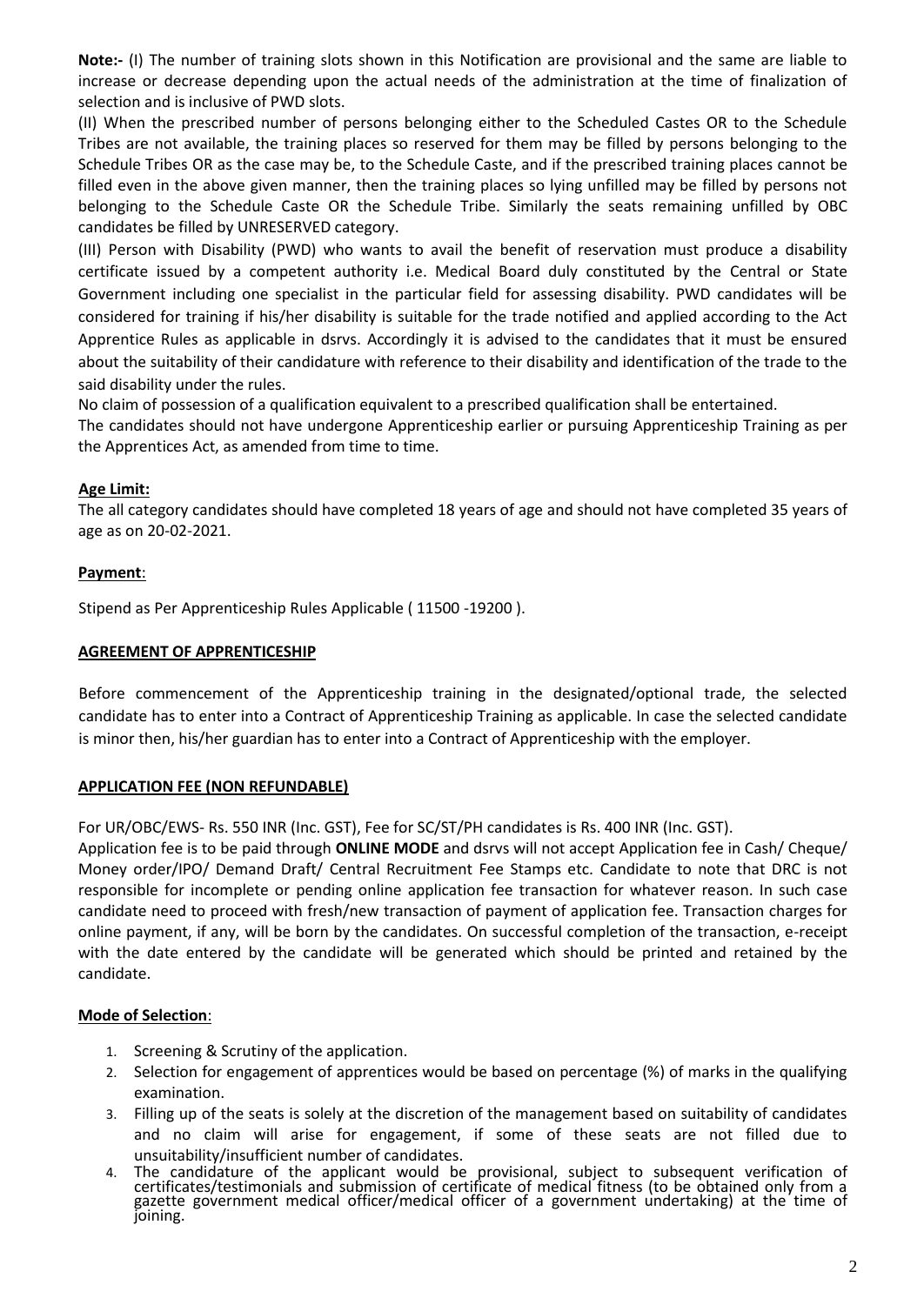- a) The candidates are advised to visit for all future communications on Official website.
- b) The candidate must ascertain the correctness of all information before filling in the "Online Application Form" and its final submission. The candidate shall be wholly / exclusively responsible for the information provided in his / her online application form.
- c) Cut-off date: The candidate must possess the prescribed qualification, age as on 20.02.2021.

# **Exam Pattern:**

| Paper            | Description                    | <b>Total Question</b> | Max   | Timing    |
|------------------|--------------------------------|-----------------------|-------|-----------|
|                  |                                |                       | Marks |           |
| Part 1 (General) | 1. General Studies & Reasoning | 80 (Objective)        | 200   | 90 Minute |
|                  | 2. General Science             |                       |       |           |
|                  | 3. General Math's & English    |                       |       |           |

## **MISCELLANEOUS**:

(i) dsrvs Administration will not be responsible for any inadvertent error in the advertisement (dsrvs website would be primary and main source of contact with the candidates for various information during the selection.)

(ii) The decision of the Dsrvs Administration in all matters relating to eligibility, acceptance or rejection of applications etc. will be final and binding on the candidates and no enquiry or correspondence will be entertained in this connection.

(iii) This Notice is also available in DSRVS Website. No fee will be charged on the application received from Apprenticeship Portal and any Department channel.

(iv) In case any applicant has difficulty in registering their applications ONLINE, they are free to contact the help line numbers as available on DSRVS website on all working days at 11:00 Hrs to 14:30 Hrs.

- 6. **How to Apply :** Steps to be followed for filling the ONLINE Application
	- 1. Click on the "Advertisement" Link Online Application
	- 2. Click on The Apprentice Recruitment (Notification)
	- 3. Information For Candidates (Click Online Apply)
	- 4. Online Application Fill the required details With Valid Photo and Signature of Candidate
	- 5. Submit Application
	- 6. Pay Online Application Fees
	- 7. On completion candidate can take print of application form

## **General Instructions:**

- a) Candidates are advised to carefully read the full advertisement for details of educational qualification and other eligibility criteria before submission of online application.
- b) If the application is not submitted in line with the eligibility criteria, terms & conditions, then the application is liable for rejection.
- c) The last date for submission of on-line application is 20.02.2021. Candidates are requested to apply well in advance before the closing date.
- d) Candidates are advised to periodically visit our above website as all future correspondence and latest information shall be made available only on our website.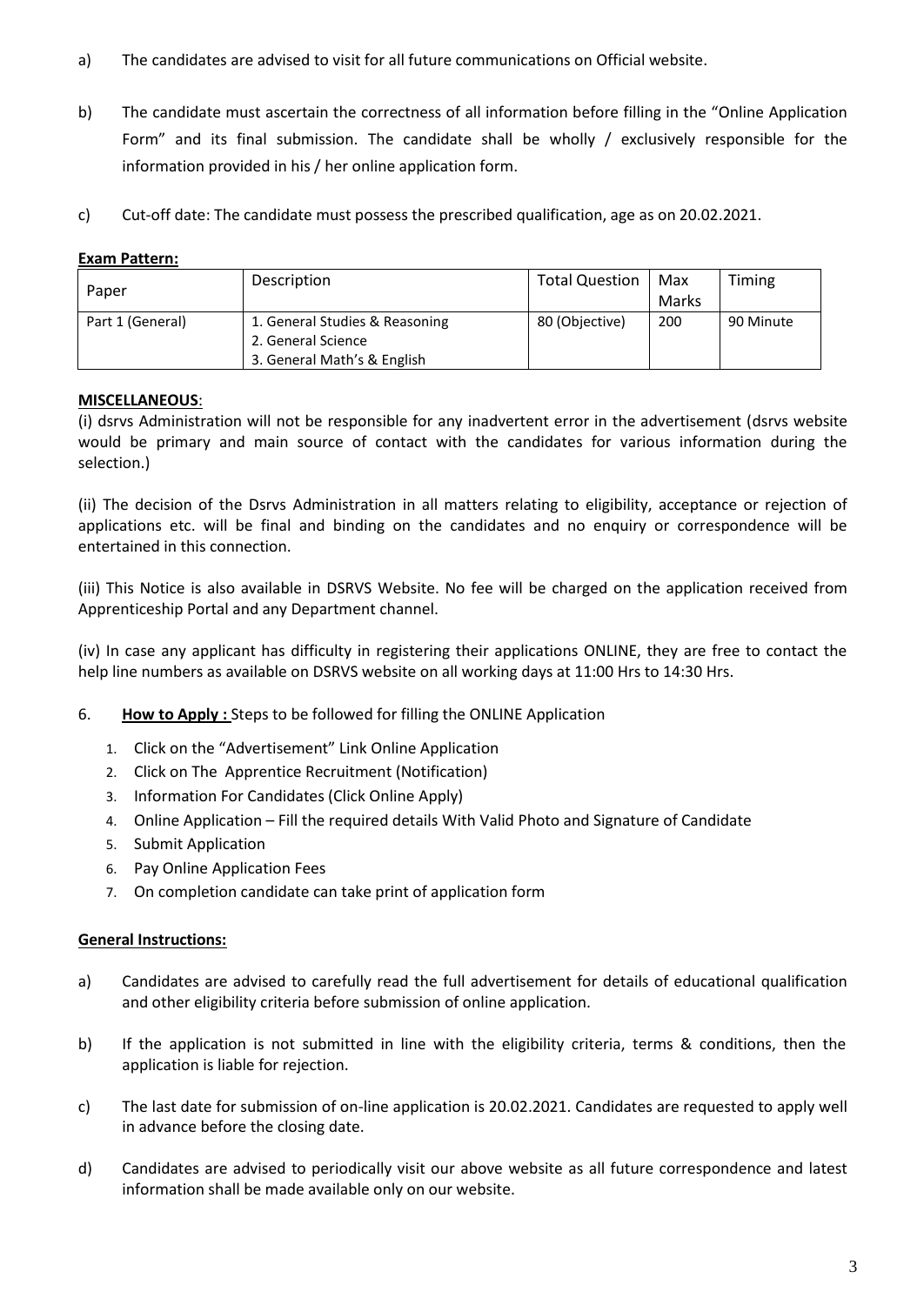- e) Any corrigendum/addendum etc. or updates with regard to this advertisement shall be made available on our website.
- f) A candidate is allowed to apply for multi Trade / Discipline.
- g) Wherever CGPA/OGPA or Letter Grade is awarded in the ITI / Diploma / Degree examination, its equivalent overall percentage of marks must be indicated in the On-line Application Form as per the norms adopted by University / Institute.
- h) The candidature of the applicant would be provisional and subject to subsequent verification of certificates and testimonials. In case, it is detected at any stage of engagement or thereafter, that a candidate does not fulfill the eligibility norms and/or that he/she has furnished any incorrect / doctored / false information / certificate / documents or has suppressed any material fact(s), his/her candidature will stand cancelled. If any of these shortcomings is/are detected even after engagement if any, his/her engagement is liable to be terminated.
- i) Engagement of selected candidates is subject to his/her being declared medically fit as per Schedule II-A of the Apprenticeship Rules 1991. All such engagement will also be subject to all relevant Rules/policies/guidelines of the Corporation.
- j) The decision of the Management will be final and binding on all candidates on all matters relating to eligibility, acceptance or rejection of the applications, mode of selection, cancellation of the selection process either in part or full, etc. No correspondence will be entertained in this regard. Filling up of the seats is solely at the discretion of the management based on suitability of candidates and no claim will arise for engagement, if some of these seats are not filled due to unsuitability/insufficient number of candidates.
- k) Applications/Registrations which are incomplete or are received in any other mode/form, or not fulfilling the eligibility criteria and/or those received after the last date of submission of on-line applications shall not be considered "Eligible" and they shall be treated as "Rejected". Canvassing of any kind shall disqualify the candidate.
- l) Upon completion of the Apprenticeship period the Corporation shall have no obligation to offer employment to such apprentices NOR can an Apprentice claim right for employment on the grounds of completion of Apprenticeship, It shall not be obligatory on the part of the apprentice to accept an employment under the employer.
- m) Reservation for SC/ST/OBC/PwD/EWS shall be as per Government guidelines.
- n) EWS (Economically Weaker Section) : Persons who are not covered under the existing scheme of reservations to the Scheduled Castes, the Schedule Tribes and the Other Backward Classes and whose family has gross annual income below Rs.8.00 lakh (Rupees eight lakh only) are to be identified as EWSs for benefit of reservation. The income shall. include income from all sources i.e. salary, agriculture, business, profession etc. and it will be income for the financial year prior to the year of application. Also persons whose family owns or possesses any of the following assets shall be excluded from being identified as EWSs, irrespective of the family income:
	- i. 5 acres of Agricultural Land and above;
	- ii. Residential flat of 1000 sq. ft. and above;
	- iii. Residential plot of 100 sq. yards and above in notified municipalities;
	- iv. Residential plot of 200 sq. yards and above in areas other than the notified municipalities.

The property held by a "Family" in different locations or different places / cities would be clubbed while applying the land or property holding test to determine EWS status.

The benefit of reservation under EWS can be availed upon production of an Income and Asset Certificate issued by a Competent Authority. The Income and Asset Certificate issued by any one of the Authorities as notified by the Government of India in the prescribed format shall only be accepted as proof of candidate's claim as belonging to EWS. The candidates shortlisted for document